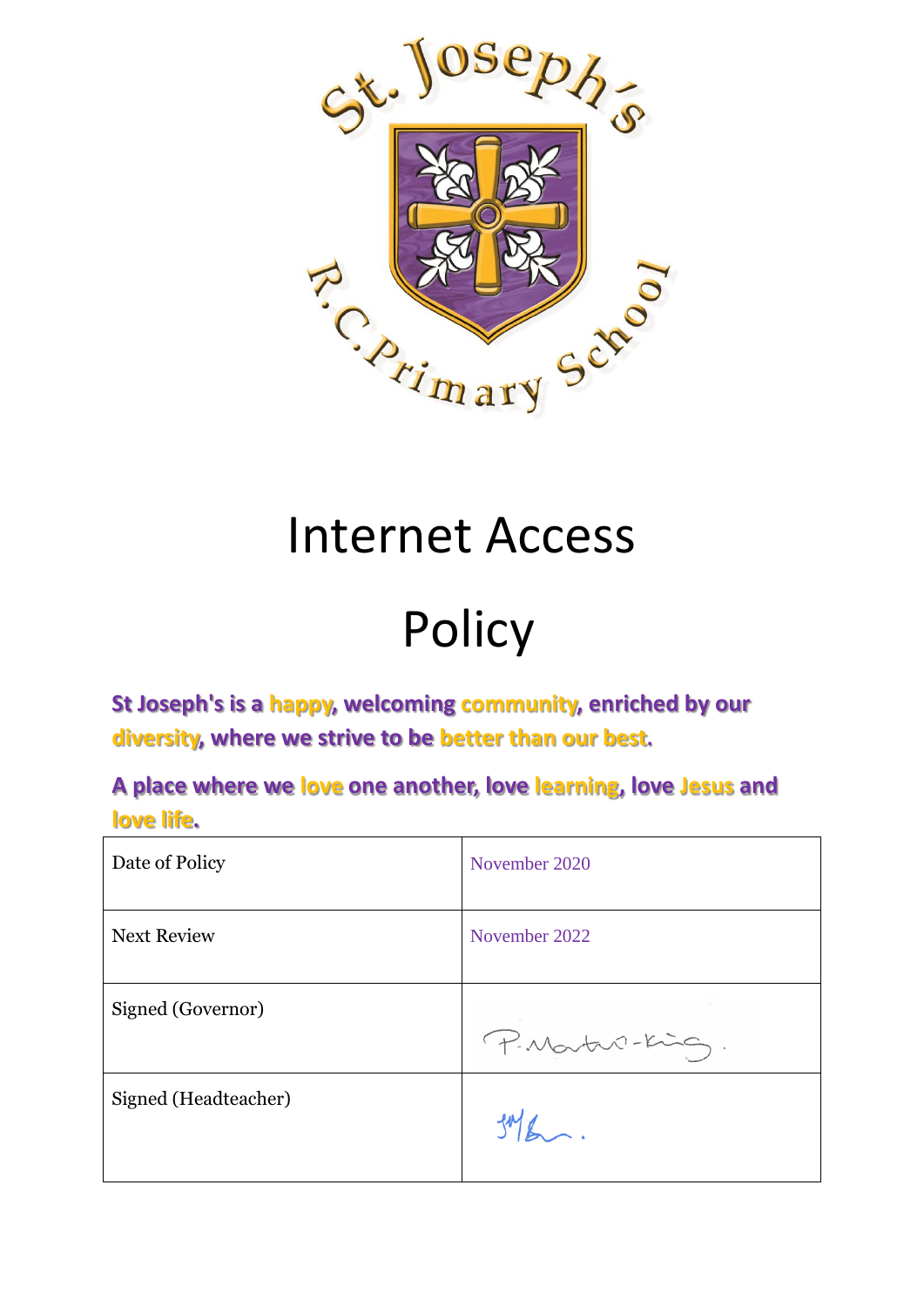## **Rationale**

The Internet is an open communication channel, available to all. Applications such as the Web, email and chat all transmit information over the wires and fibres of the Internet to many locations in the world at low cost. Anyone can send messages, discuss ideas and publish material with little restriction. These features make it a valuable resource used by millions of people every day.

Much of the material on the Internet is published for an adult audience and some is unsuitable for pupils. In addition there is information on radicalisation and extremism, weapons, crime and racism that would be more restricted elsewhere. Sadly, email and chat communication can provide opportunities for adults to make contact with children for inappropriate reasons. At St. Joseph's School, in line with policies that protect pupils from other dangers, we will provide pupils with as safe an Internet environment as possible and a need to teach them to be aware of and respond responsibly to the risks.

We will protect our school from possible legal challenge wherever possible. The legal system continues to struggle with the application of existing decency laws to computer technology. It is clearly an offence to hold images of child pornography on computers and to use Internet communication to "groom" children. However, the possession of other obscene or offensive material is not clearly defined. The Computer Misuse Act 1990 makes it a criminal offence to "cause a computer to perform any function with intent to secure unauthorised access to any program or data held in any computer". At St. Joseph's School we will make it clear to users that the use of school equipment to view or transmit inappropriate material is "unauthorised". However, we are aware that a disclaimer is not sufficient to protect a school from a claim of personal injury and we will ensure that all reasonable and appropriate steps have been taken to protect pupils. Staff will be aware of many risks of Internet use, including grooming children, promoting radicalisation and extremism and will have opportunities for detailed discussion. Advice and training from advisors or child protection officers will be sought. This policy forms part of our suite of safeguarding policies and should be read in conjunction with:

- Behaviour and Discipline Policy
- Child Protection and Safeguarding Policy
- Single Equality Policy
- Anti-Bullying Policies (both schools and that devised by the Anti-Bullying Team)
- Preventing Extremism and radicalisation
- Staff Code of Conduct
- Whistleblowing

#### **Why is Internet use important?**

The purpose of Internet access in schools is to raise educational standards, to promote pupil achievement, to support the professional work of staff and to enhance the school's management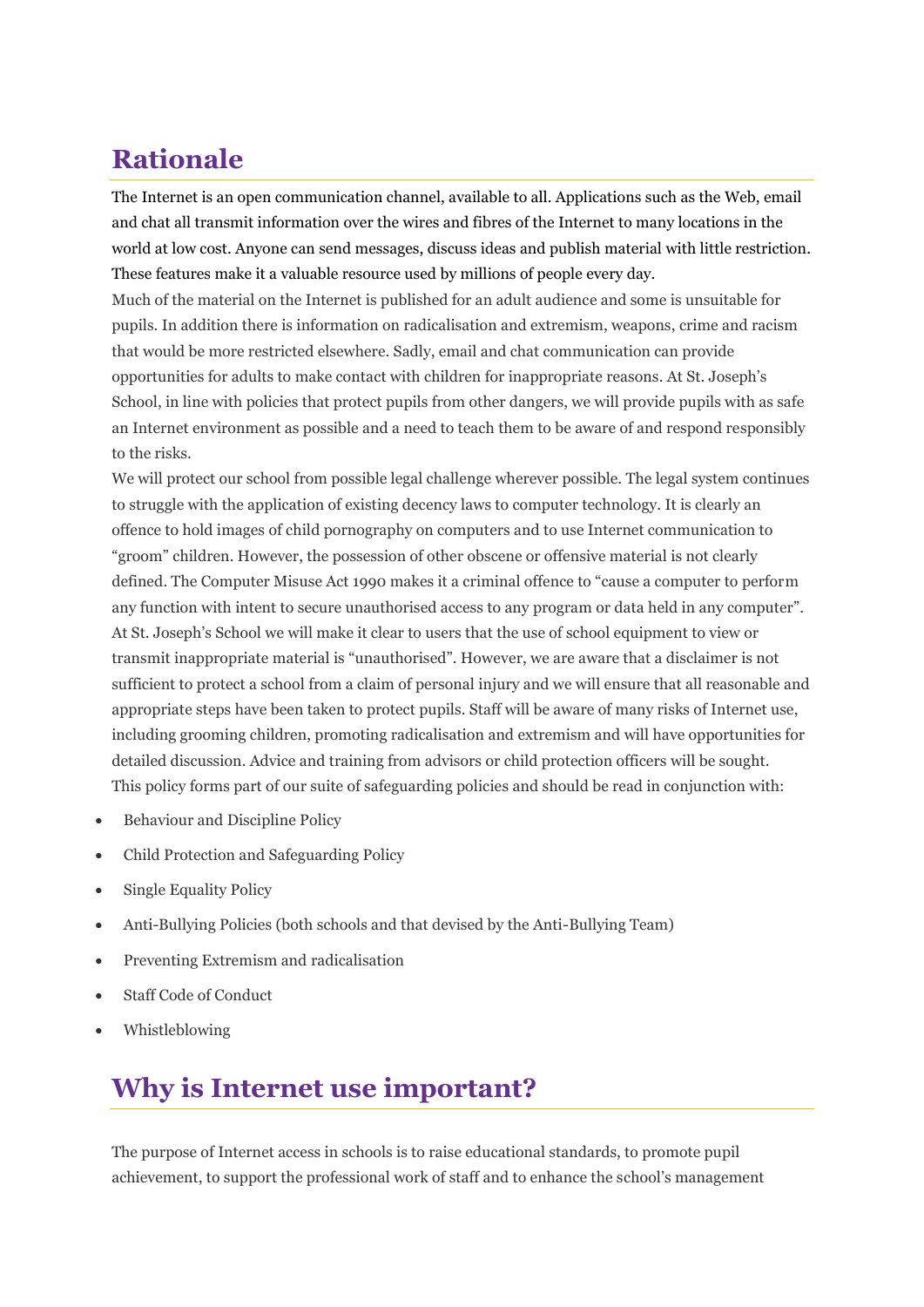information and business administration systems. Internet use is a part of the statutory curriculum and a necessary tool for staff and pupils. Internet access is an entitlement for pupils who show a mature and responsible approach to its use. The Internet is an essential element in 21st century life for education, business and social interaction. Our school has a duty to provide pupils with quality Internet access as part of their learning experience.

## **How does the Internet benefit education?**

Benefits of using the Internet in education include:

- Access to worldwide educational resources including museums and galleries.
- Inclusion in Government initiatives such as the DCFS ICT in Schools and the Virtual Teacher Centre (VTC).
- Education and cultural exchange between pupils worldwide.
- Immediate access to up to the minute news and current events.
- Cultural, vocational, social and leisure use in libraries, clubs and at home.
- The opportunity for staff and pupils to discuss with experts in a variety of fields.
- Staff professional development through access to national developments, educational resources and good curriculum practice.
- Communication with support agencies, professional associations and colleagues.
- Improved access to technical support including remote management of networks.
- Exchange of curriculum and administrative data with LA and DCFS

#### **Scope**

This policy applies to all school equipment at any time including any laptops signed out by staff for use at home. Visitors should seek the Headteacher's permission before bringing their own equipment onto the premises.

#### **Risk Assessment**

As with a number of other media sources, such as magazines, books and videos, the Internet contains material unsuitable for pupils. The school will take all reasonable precautions to ensure that users access only appropriate material by using Sunderland's filtering system and children will not be allowed Internet access without the presence of an adult member of staff. Staff supervision is paramount in taking all reasonable precautions to ensure only appropriate material is accessed.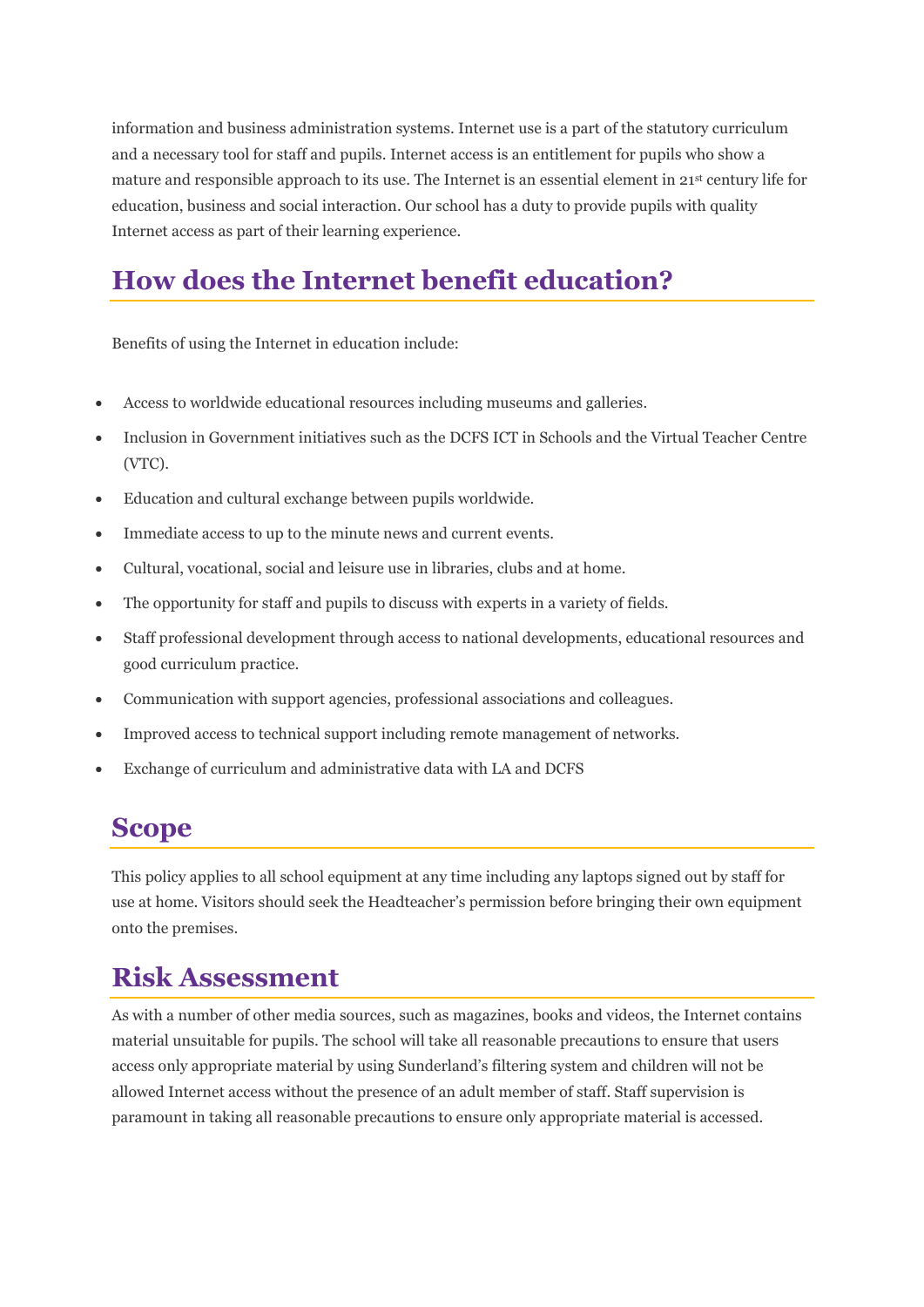However, even with adult supervision, it is impossible to guarantee that particular types of material will never appear on a computer terminal or station. This is due to the international scale and linked nature of material on the Internet. Neither the school nor Sunderland LA can accept liability for inadvertent access to material accessed or to the consequences of such access. The use of computer systems without permission or for inappropriate purposes could constitute a criminal offence under the Computer Misuse Act 1990. Methods to identify, assess and minimise risks will be reviewed annually. The Headteacher will ensure that the Internet policy is implemented and compliance with the policy monitored.

## **Policy Decisions**

- No pupil will use the ICT suite without adult supervision.
- Pupils must have permission to use the Internet.
- Pupils may work independently when directed to a website which has already been vetted by the teacher.
- Free searching (use of general search engines) is forbidden to children except recommended children's search engines such as yahooligans or ask kids, when they will be supervised.
- Only an adult, or children under supervision will do the downloading of files or images.
- Children will not use or be issued with individual e-mail accounts (adult staff may set up and use their own account). They must only use approved email accounts set up on the school system.
- Sent messages will be moderated by the teacher and must be polite, appropriate and justified.
- Pupils must not reveal personal details of themselves (home address, telephone number) or others in e-mail communication, or arrange to meet anyone.
- Pupils must immediately tell staff if they receive an offensive email.
- E-mail sent to external organisations must be authorised before sending, in the same way as a letter written on school headed paper.

## **Social networking and personal publishing**

- The school blocks access to social networking sites
- Newsgroups are also blocked
- Pupils are told never to give out personal details which may identify them
- Pupils and parents are advised that the use of social network spaces outside school is inappropriate for primary aged pupils.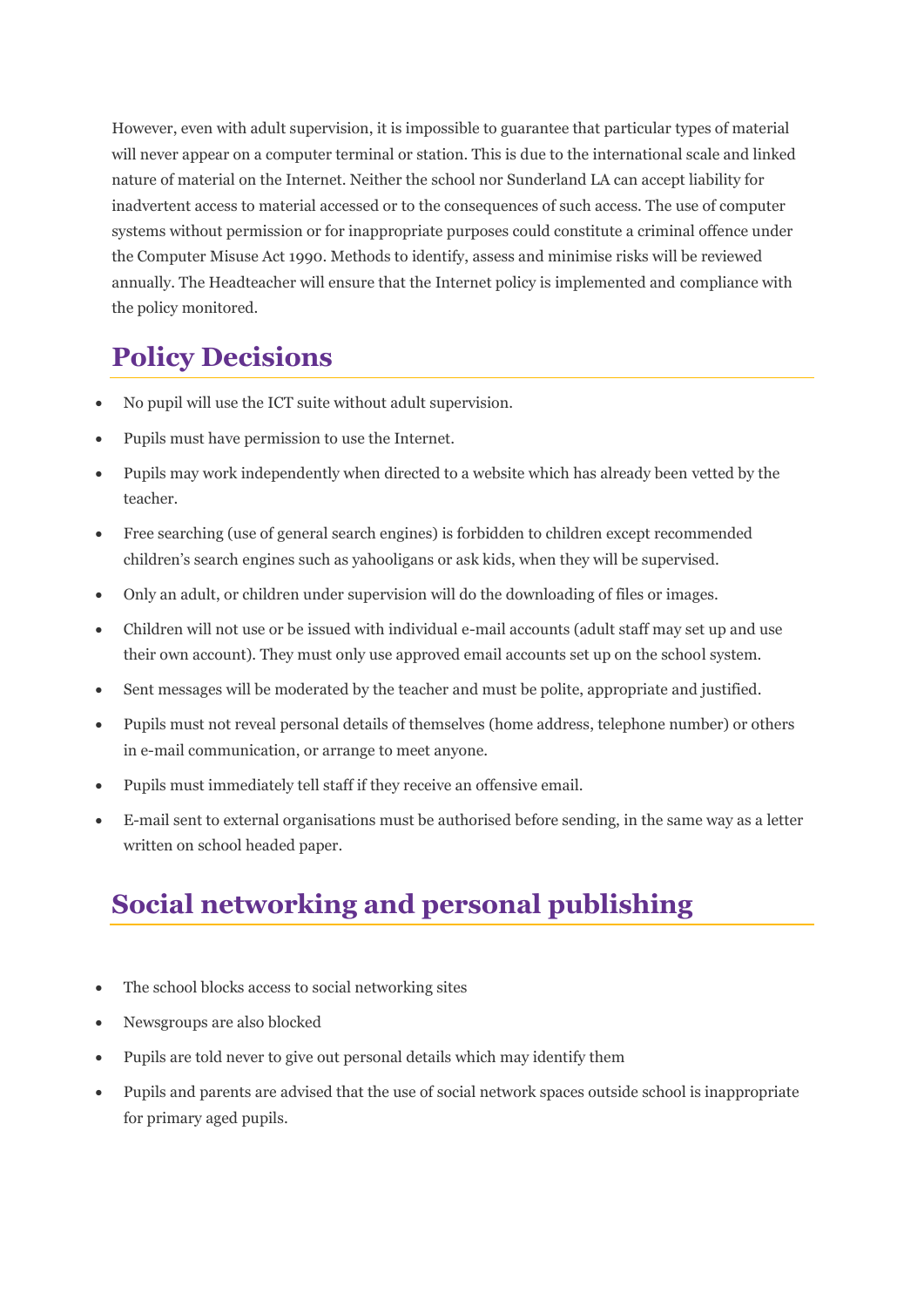## **Authorising Internet Access**

The school agrees to Internet access based on educational or professional development needs without prior permission.

Other reasonable use of the Internet may be allowed but must be agreed to by the School Management Team before use.

The school will keep a record of all staff and pupils who are granted Internet access. The record will be kept up-to-date, for instance a member of staff or pupil may leave or a pupil's access be withdrawn. There will be a separate access for students and supply staff.

At Key Stage 1 Internet access will only be through adult or teacher demonstration. Children may access teacher prepared files or materials rather than open the Internet.

At Key Stage 2 Internet access will be granted to the whole class based on a lesson need that corresponds to the ICT or cross curricular Schemes of Work. Children must first have been given a suitable introduction to rules for responsible use of the Internet. They must also apply individually by agreeing to abide by the Acceptable and Responsible Internet Use Statement. (Appendix 2)

Pupils will be allowed supervised use of the Internet for research or reference outside of class time (e.g. break times or after school clubs).

Parents will be informed at the beginning of the academic year of supervised Internet access relevant to their education. Parents must sign and return a permission slip allowing this access (see Appendix 1).

## **Maintaining a Secure Computer System**

- ConnectedIT filter the school's internal network via a firewall.
- Virus protection software is installed and is updated as is reasonably practicable.
- Security strategies will be discussed with the Local Authority as appropriate.
- The use of CD-ROMS and memory USB sticks by children is forbidden. Staff may use them vigilantly, reporting screen displays immediately. Staff should also be mindful of viruses when using memory sticks between machines.
- The ICT co-ordinator, with the help of the school technician, will ensure system capacity is reviewed to take the ever-increasing use of the Internet.
- Children's work is subject to monitor at anytime by that child's class teacher or the ICT co-ordinator.
- Children store any saved files within their allocated drive and folder.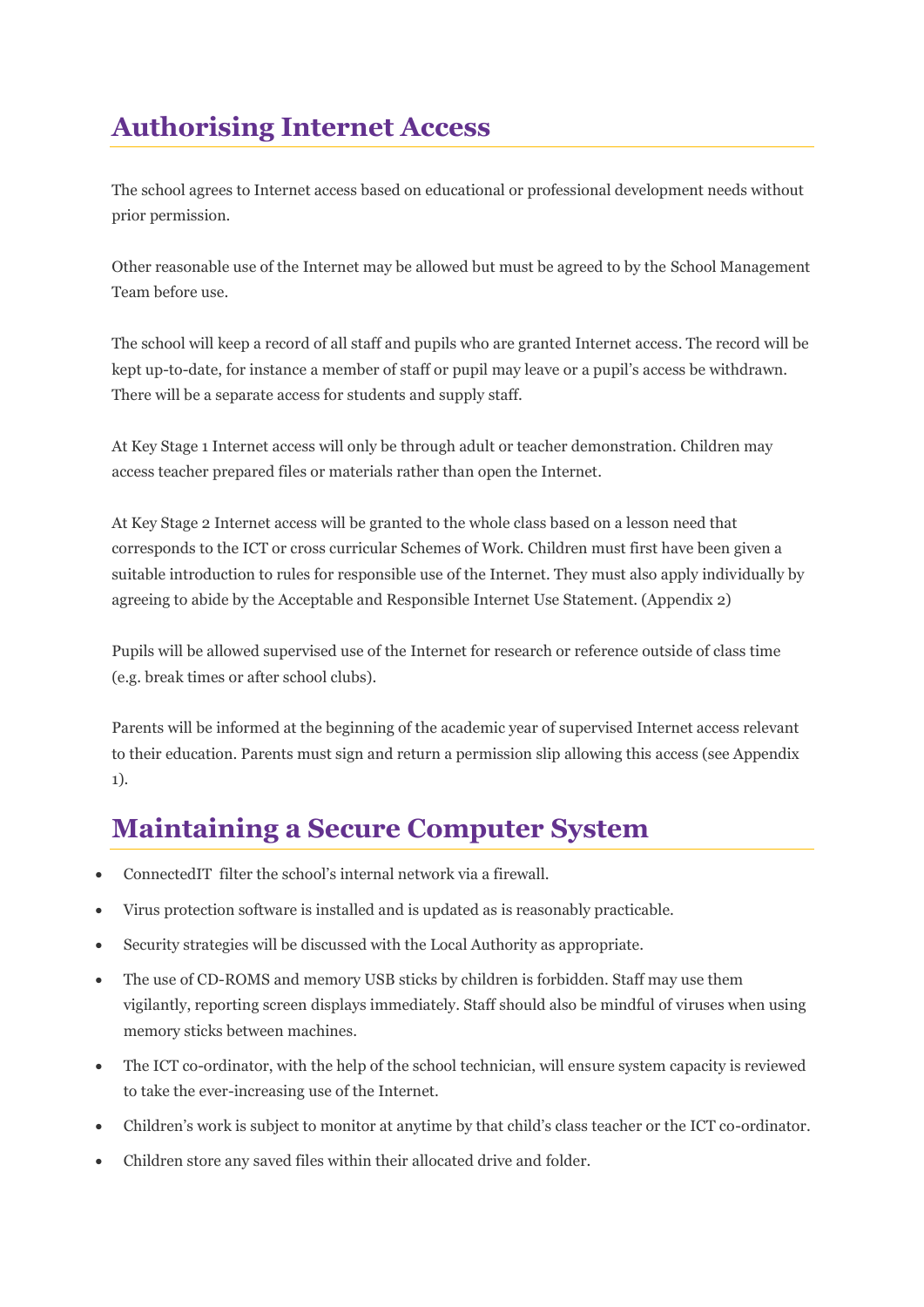• Files not attributed to allocated areas are subject to immediate deletion.

#### **Data Protection**

Staff must only use encrypted memory sticks.

Personal data will be recorded, processed, transferred and made available according to the Data Protection Act 1998.

#### **Procedures for Reporting Inappropriate use of I.T.**

- User reports immediately, but discreetly, to the supervising adult.
- The supervising adult turns off the monitor but not the base unit.
- A message is sent to Mr Groark.
- Mr Groark privately reviews the nature of the material and logs the terminal number/location, the date, time and nature of material found, who found it and the user login if appropriate.
- This information is forwarded to the Headteacher who will accept responsibility, or allocate responsibility to the Deputy Head, for dealing with the incident.

Depending on the seriousness of the incident:

i) Pupils and parents will be informed of the incident and complaints procedure.

ii) Parents and pupils may need to work in partnership with staff to resolve an issue.

iii) There may be occasions when the police must be contacted. Early contact will be made to establish the legal position and discuss strategies.

iv) A pupil may have Internet or computer access suspended.

v) If unsuitable sites are discovered the URL (address) and content will be reported to the Local Authority as the Internet service provider.

Any complaint about staff misuse must be referred to the Headteacher.

#### **Staff Internet Use**

Staff must only access computers using their own accounts. Staff use of the Internet is restricted to professional use only. The Internet on school computers should not be used for any political purposes, promoting extremism and radicalisation, personal gain or social use e.g. personal emails, booking holidays, private financial matters or social networking. Restrictions also apply to any laptops that are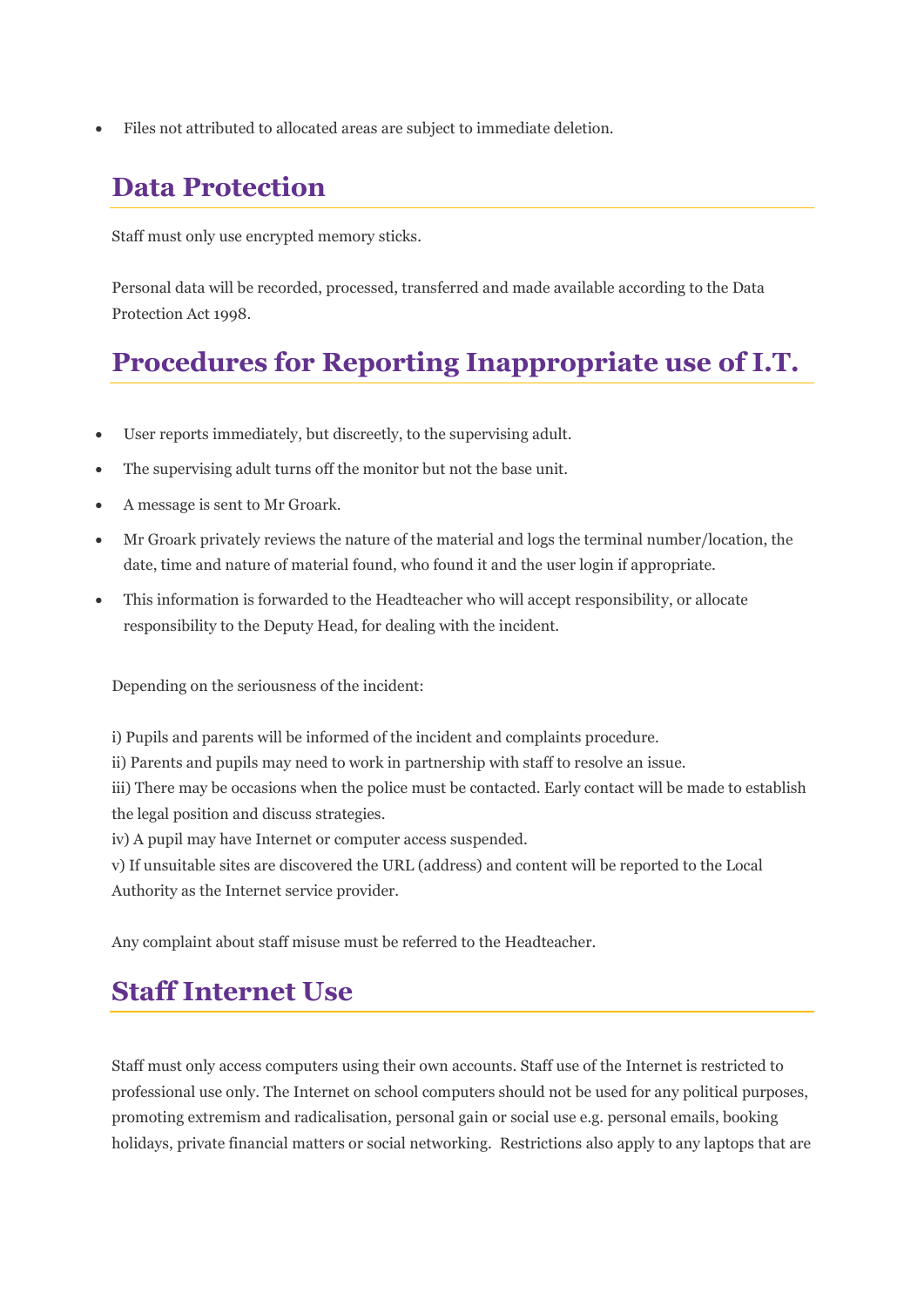booked out for use at home. Staff may book out laptops, in accordance with school procedures, but it is advisable that all school laptops should not be linked to the Internet outside of school premises.

- Staff must only use password protected memory sticks issued by the school.
- Random checks on Internet history and memory sticks will be undertaken and logs maintained. This responsibility will be delegated to Mrs Smith, HLTA with responsibility for ICT support). Any incidents will be reported to the Headteacher and subject to disciplinary action.
- Inappropriate use of the Internet will be subject to disciplinary action.
- Staff must log off every time they leave the room.

#### **Keeping staff and pupils aware of their Conditions of Use**

All staff and adults working in school will be given a copy of the 'Acceptable and Responsible Use of Internet Policy' and its importance explained. Users will be required to sign an agreement indicating their acceptance of school policy before being issued with a logon account. If they feel unprepared for Internet use then the ICT co-ordinator will spend time tutoring the basics to them. Reassurance and discussion are always available from the ICT co-ordinator.

Rules for Acceptable use of IT will be posted near all computer systems (see Appendix 2).

Children will be refreshed at the beginning of every academic year of the rules of acceptable use of IT.

## **Parental Support**

Parents' attention will be drawn to the Acceptable and Responsible Internet Use document in newsletters and the school brochure. Internet issues will be handled sensitively to inform parents without undue alarm. A partnership approach with parents will be encouraged. Home use is increasing at possibly a faster rate than school use and parents must be made aware/reminded of the dangers of unrestricted access. Supervised use of the Internet at home is encouraged. The school is available to discuss any issues/concerns about the Internet or other IT use.

Interested parents will be referred to organisations such as PIN (Parents Information Network), Parents Online and National Action for Children.

**All staff/students/volunteers are expected to comply fully with the school's Acceptable and Responsible Internet Policy. Failure to do so may be a disciplinary offence.**